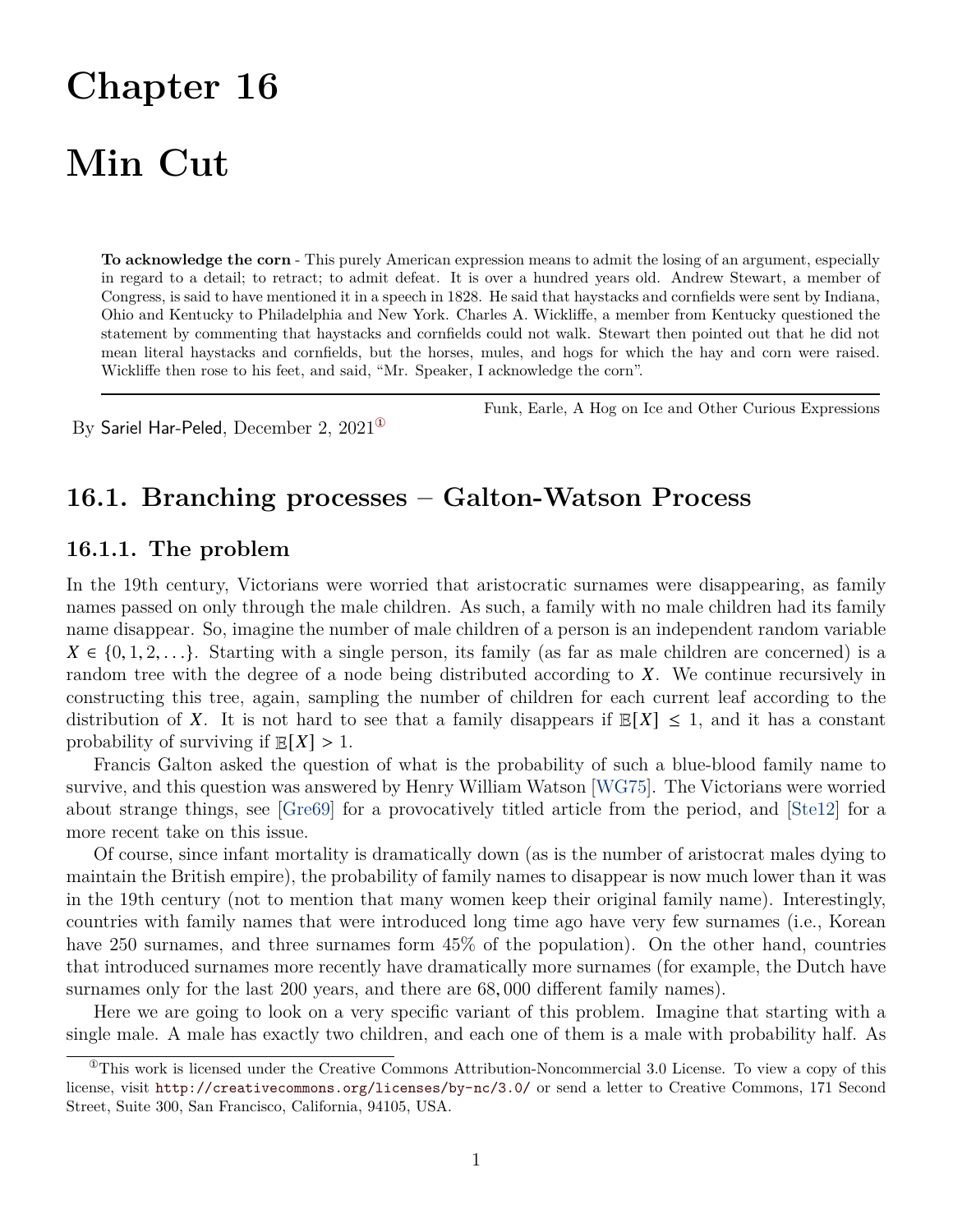<span id="page-1-1"></span>such, the natural question is what is the probability that  $h$  generations down, there is a male decedent that all his ancestors are male.

## **16.1.2. On coloring trees**

Let  $T_h$  be a complete binary tree of height h. We randomly color its edges by black and white. Namely, for each edge we independently choose its color to be either black or white, with equal probability (say, black indicates the child is male). We are interested in the event that there exists a path from the root of  $T_h$  to one of its leafs, that is all black. Let  $\mathcal{E}_h$  denote this event, and let  $\rho_h = \mathbb{P}[\mathcal{E}_h]$ . Observe that  $\rho_0 = 1$  and  $\rho_1 = 3/4$  (see below).

To bound this probability, consider the root  $u$  of  $T_h$  and its two children  $u_l$  and  $u_r$ . The probability that there is a black path from  $u_l$  to one of its children is  $\rho_{h-1}$ , and as such, the probability that there is a black path from *u* through  $u_l$  to a leaf of the subtree of  $u_l$  is  $\mathbb{P}$ [the edge  $uu_l$  is colored black]  $\cdot \rho_{h-1} =$  $\rho_{h-1}/2$ . As such, the probability that there is no black path through  $u_l$  is  $1 - \rho_{h-1}/2$ . As such, the probability of not having a black path from *u* to a leaf (through either children) is  $(1 - \rho_{h-1}/2)^2$ . In particular, there desired probability, is the complement; that is

$$
\rho_h = 1 - \left(1 - \frac{\rho_{h-1}}{2}\right)^2 = \frac{\rho_{h-1}}{2} \left(2 - \frac{\rho_{h-1}}{2}\right) = \rho_{h-1} - \frac{\rho_{h-1}^2}{4} = f(\rho_{h-1}) \quad \text{for} \quad f(x) = x - x^2/4.
$$

The starting values are  $\rho_0 = 1$ , and  $\rho_1 = 3/4$ . Formally, we have the sequence:



Figure 16.1: A graph of the function  $f(x) = x - x^2/4$ .

#### <span id="page-1-0"></span>**Lemma 16.1.1.** *We have that*  $\rho_h \geq 1/(h+1)$ *.*

*Proof:* The proof is by induction. For  $h = 1$ , we have  $\rho_1 = 3/4 \ge 1/(1 + 1)$ .

Observe that  $\rho_h = f(\rho_{h-1})$  for  $f(x) = x - x^2/4$ , and  $f'(x) = 1 - x/2$ . As such,  $f'(x) > 0$  for  $x \in [0, 1]$  and  $f(x)$  is increasing in the range [0, 1]. As such, by induction, we have that  $\rho_h = f(\rho_{h-1}) \ge$  $f\left(\frac{1}{\cdots}\right)$  $\frac{(h-1)+1}{h-1}$ Ι  $=\frac{1}{1}$  $\frac{1}{h} - \frac{1}{4h}$  $\frac{1}{4h^2}$ . We need to prove that  $\rho_h \geq 1/(h+1)$ , which is implied by the above if

$$
\frac{1}{h} - \frac{1}{4h^2} \ge \frac{1}{h+1} \quad \Leftrightarrow \quad 4h(h+1) - (h+1) \ge 4h^2 \quad \Leftrightarrow \quad 4h^2 + 4h - h - 1 \ge 4h^2 \quad \Leftrightarrow \quad 3h \ge 1,
$$

which trivially holds.

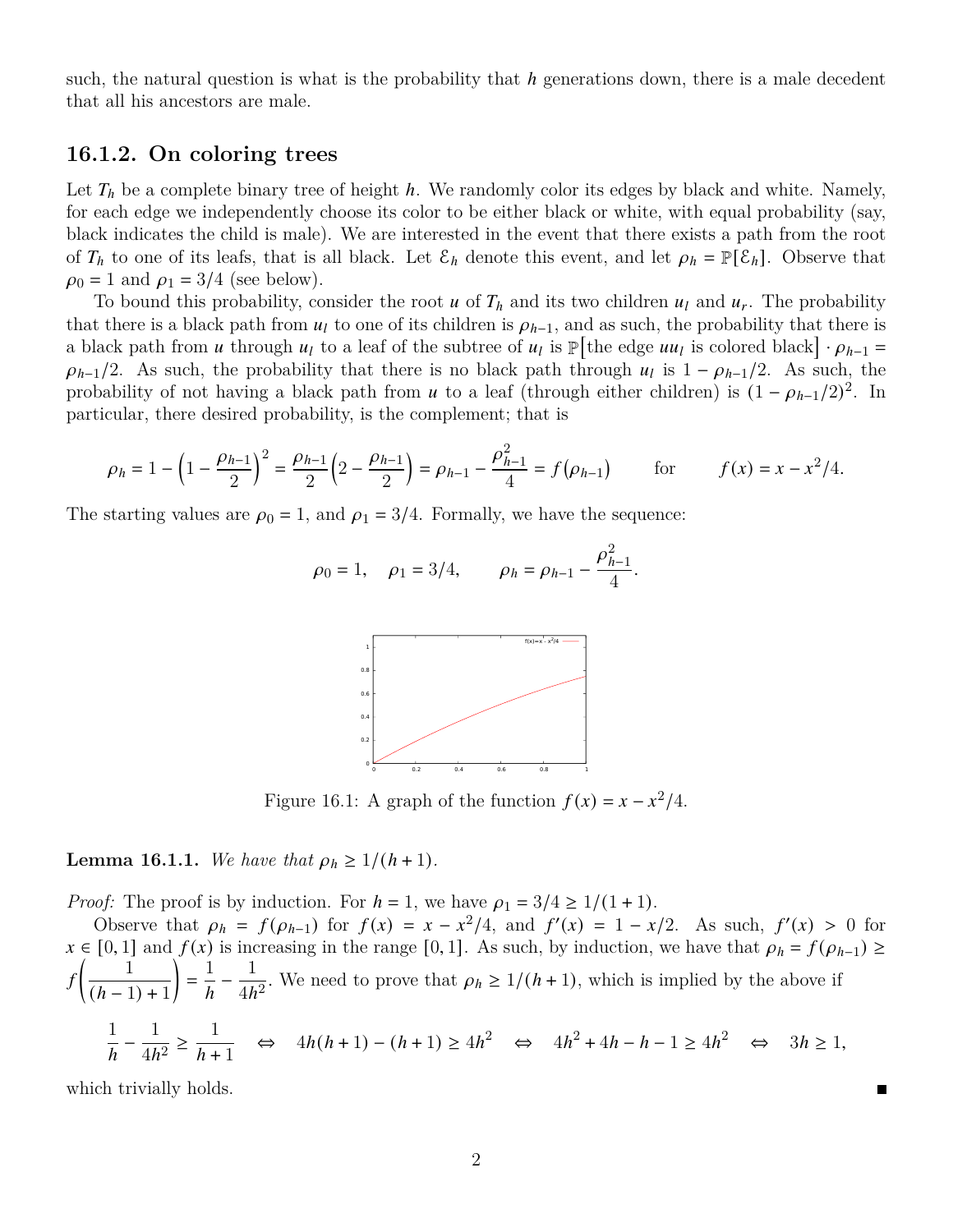One can also prove an upper bound on this probability, showing that  $\rho_h = \Theta(1/h)$ . We provide the proof here for the sake of completeness, but the reader is encouraged to skip reading its proof, as we do not need this result.

#### **Lemma 16.1.2.** *We have that*  $\rho_h = O(1/h)$ *.*

*Proof:* The claim trivially holds for small values of h. For any  $j > 0$ , let  $h_j$  be the minimal index such that  $\rho_{h_j} \leq 1/2^j$ . It is easy to verify that  $\rho_{h_j} \geq 1/2^{j+1}$ . We claim (mysteriously) that  $h_{j+1} - h_j \leq$  $\rho_{h_j} - \rho_{h_{j+1}}$  $\frac{(\rho_{h_{j+1}})^2}{4}$ Indeed,  $\rho_{k+1}$  is the number resulting from removing  $\rho_k^2/4$  from  $\rho_k$ . Namely, the sequence  $\rho_1, \rho_2, \ldots$  is a monotonically decreasing sequence of numbers in the interval [0, 1], where the gaps between consecutive numbers decreases. In particular, to get from  $\rho_{h_j}$  to  $\rho_{h_{j+1}}$ , the gaps used were of size at least  $\Delta = (\rho_{h_{j+1}})^2$ , which means that there are at least  $(\rho_{h_j} - \rho_{h_{j+1}})/\Delta - 1$  numbers in the series between these two elements. As such, we have

$$
h_{j+1}-h_j\leq \frac{\rho_{h_j}-\rho_{h_{j+1}}}{(\rho_{h_{j+1}})^2/4}\leq \frac{1/2^j-1/2^{j+2}}{1/2^{2(j+2)+2}}=2^{j+6}+2^{j+4}=O\Big(2^j\Big).
$$

Arguing similarly, we have

$$
h_{j+2}-h_j\geq \frac{\rho_{h_j}-\rho_{h_{j+2}}}{(\rho_{h_j})^2/4}\geq \frac{1/2^{j+1}-1/2^{j+2}}{1/2^{2j+2}}=2^{j+1}+2^j=\Omega\Big(2^j\Big).
$$

We conclude that  $h_j = (h_j - h_{j-2}) + (h_{j-2} - h_{j-4}) + \cdots = 2^{j-1} - O(1)$ , implying the claim.

## **16.2. Min Cut**

## **16.2.1. Problem Definition**

Let  $G = (V, E)$  be an undirected graph with *n* vertices and *m* edges. We are interested in *cuts* in G.

Definition 16.2.1. A *cut* in  $G$  is a partition of the vertices of V into two sets  $S$  and  $V \setminus S$ , where the edges of the cut are

$$
(S, \mathsf{V} \setminus S) = \{ uv \in \mathsf{E} \mid u \in S, v \in \mathsf{V} \setminus S \},
$$



where  $S \neq \emptyset$  and  $V \setminus S \neq \emptyset$ . The number of edges in the cut  $(S, V \setminus S)$  is the *size* of the cut. For an example of a cut, see figure on the right.

We are interested in the problem of computing the *minimum cut* (i.e., *mincut*), that is, the cut in the graph with minimum cardinality. Specifically, we would like to find the set  $S \subseteq V$  such that  $(S, V \setminus S)$ is as small as possible, and S is neither empty nor  $\vee \setminus S$  is empty.

#### **16.2.2. Some Definitions**

<span id="page-2-0"></span>We remind the reader of the following concepts. The *conditional probability* of X given Y is  $\mathbb{P}[X=x \mid Y=y] = \mathbb{P}[(X=x) \cap (Y=y)]/\mathbb{P}[Y=y]$ . An equivalent, useful restatement of this is that

$$
\mathbb{P}[(X = x) \cap (Y = y)] = \mathbb{P}[X = x | Y = y] \cdot \mathbb{P}[Y = y].
$$
\n(16.1)

The following is easy to prove by induction using Eq.  $(16.1)$ .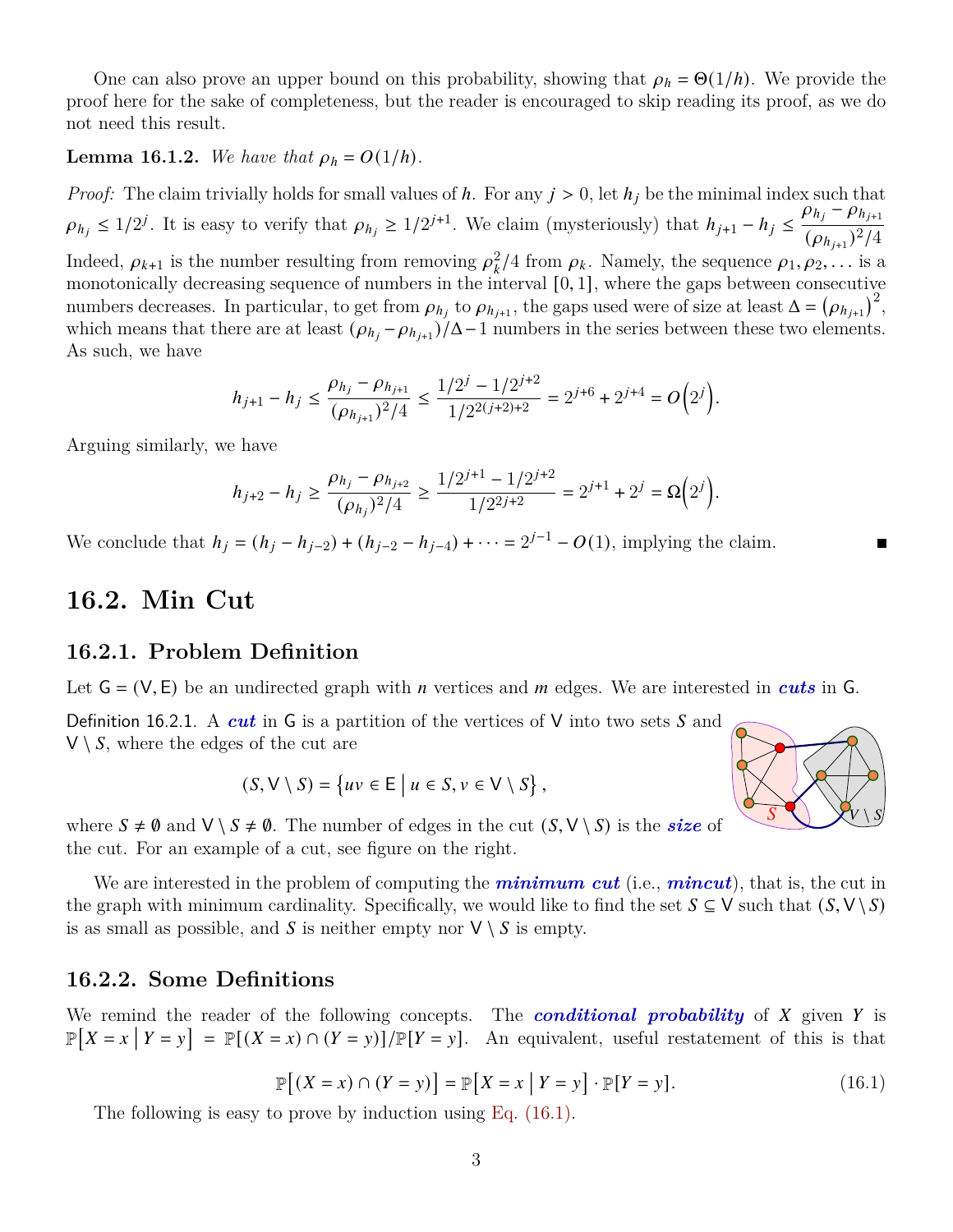**Lemma 16.2.2.** Let  $\mathcal{E}_1, \ldots, \mathcal{E}_n$  be *n* events which are not necessarily independent. Then,

 $\mathbb{P}[\bigcap_{i=1}^{n} \mathcal{E}_i] = \mathbb{P}[\mathcal{E}_1] * \mathbb{P}[\mathcal{E}_2 | \mathcal{E}_1] * \mathbb{P}[\mathcal{E}_3 | \mathcal{E}_1 \cap \mathcal{E}_2] * ... * \mathbb{P}[\mathcal{E}_n | \mathcal{E}_1 \cap ... \cap \mathcal{E}_{n-1}].$ 

## **16.3. The Algorithm**

The basic operation used by the algorithm is *edge contraction*, depicted in [Figure 16.2.](#page-3-0) We take an edge  $e = xy$  in G and merge the two vertices into a single vertex. The new resulting graph is denoted by  $G/xy$ . Note, that we remove self loops created by the contraction. However, since the resulting graph is no longer a regular graph, it has parallel edges – namely, it is a multi-graph. We represent a multi-graph, as a regular graph with multiplicities on the edges. See [Figure 16.3.](#page-3-1)

The edge contraction operation can be implemented in  $O(n)$  time for a graph with *n* vertices. This is done by merging the adjacency lists of the two vertices being contracted, and then using hashing to do the fix-ups (i.e., we need to fix the adjacency list of the vertices that are connected to the two vertices).

Note, that the cut is now computed counting multiplicities (i.e., if  $e$  is in the cut and it has weight  $w$ , then the contribution of  $e$  to the cut weight is  $w$ ).



<span id="page-3-0"></span>Figure 16.2: (a) A contraction of the edge  $xy$ . (b) The resulting graph.



<span id="page-3-1"></span>Figure 16.3: On the left a multi-graph, and on the right a minimum cut in the resulting multi-graph.

**Observation 16.3.1.** A set of vertices in  $G/xy$  corresponds to a set of vertices in the graph G. Thus *a cut in* G/ *always corresponds to a valid cut in* G*. However, there are cuts in* G *that do not exist in*  $G/xy$ . For example, the cut  $S = \{x\}$ , does not exist in  $G/xy$ . As such, the size of the minimum cut in G/xy is at least as large as the minimum cut in G (as long as G/xy has at least one edge). Since any *cut in*  $G/xy$  has a corresponding cut of the same cardinality in G.

Our algorithm works by repeatedly performing edge contractions. This is beneficial as this shrinks the underlying graph, and we would compute the cut in the resulting (smaller) graph. An "extreme" example of this, is shown in [Figure 16.4,](#page-4-0) where we contract the graph into a single edge, which (in turn) corresponds to a cut in the original graph. (It might help the reader to think about each vertex in the contracted graph, as corresponding to a connected component in the original graph.)

[Figure 16.4](#page-4-0) also demonstrates the problem with taking this approach. Indeed, the resulting cut is not the minimum cut in the graph.

So, why did the algorithm fail to find the minimum cut in this case?<sup>2</sup> The failure occurs because of the contraction at [Figure 16.4](#page-4-0) (e), as we had contracted an edge in the minimum cut. In the new graph, depicted in [Figure 16.4](#page-4-0) (f), there is no longer a cut of size 3, and all cuts are of size 4 or more. Specifically, the algorithm succeeds only if it does not contract an edge in the minimum cut.

<span id="page-3-2"></span>**Observation 16.3.2.** Let  $e_1, \ldots, e_{n-2}$  be a sequence of edges in  $\mathsf{G}$ , such that none of them is in the min*imum cut, and such that*  $G' = G/{e_1, ..., e_{n-2}}$  *is a single multi-edge. Then, this multi-edge corresponds to a minimum cut in* G*.*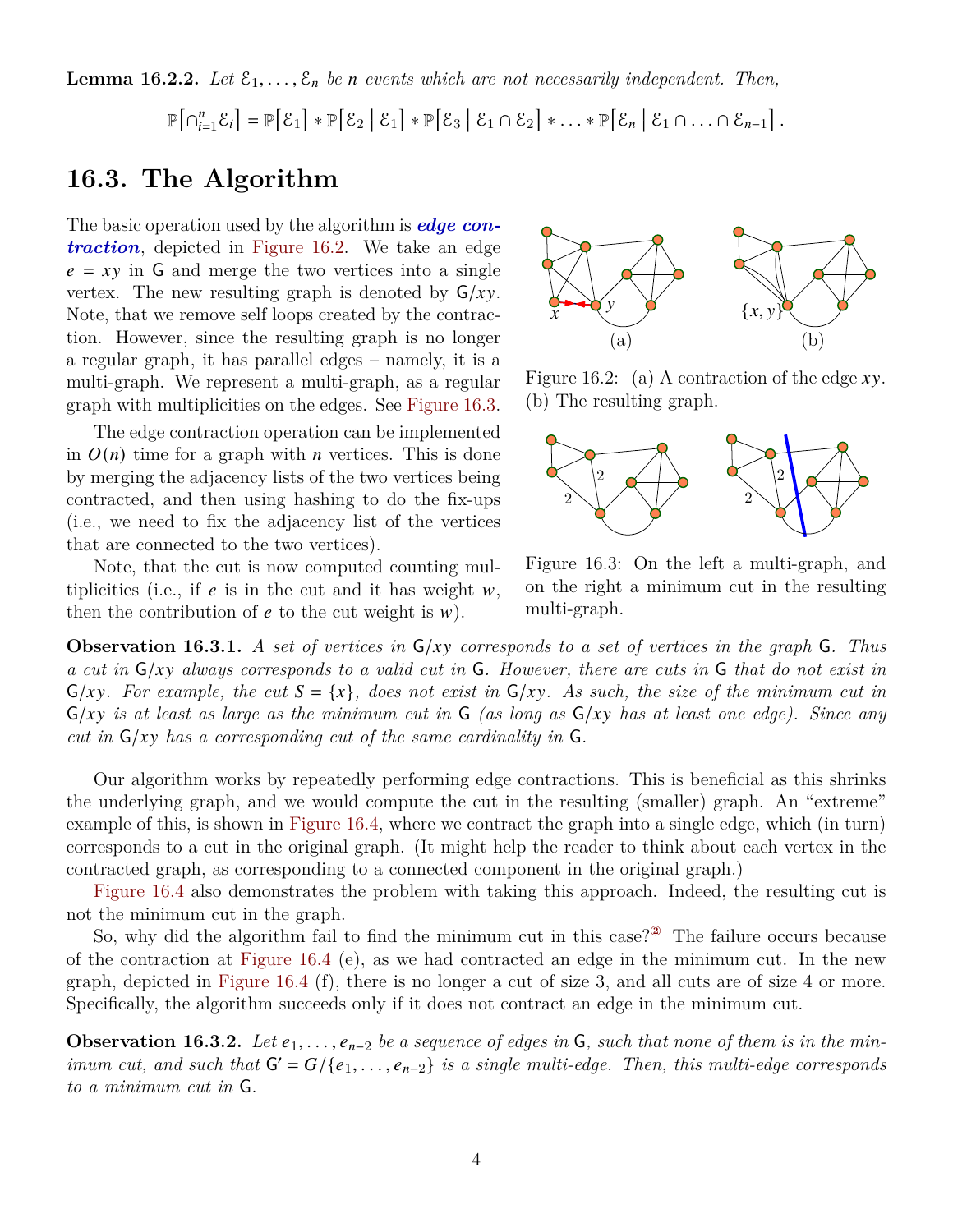<span id="page-4-0"></span>

Figure 16.4: (a) Original graph. (b)–(j) a sequence of contractions in the graph, and (h) the cut in the original graph, corresponding to the single edge in (h). Note that the cut of (h) is not a mincut in the original graph.

Note, that the claim in the above observation is only in one direction. We might be able to still compute a minimum cut, even if we contract an edge in a minimum cut, the reason being that a minimum cut is not unique. In particular, another minimum cut might survived the sequence of contractions that destroyed other minimum cuts.

Using [Observation 16.3.2](#page-3-2) in an algorithm is problematic, since the argumentation is circular, how can we find a sequence of edges that are not in the cut without knowing what the cut is? The way to slice the Gordian knot here, is to randomly select an edge at each stage, and contract this random edge.

See [Figure 16.5](#page-5-0) for the resulting algorithm MinCut.

### **16.3.1. Analysis**

#### **16.3.1.1. The probability of success**

Naturally, if we are extremely lucky, the algorithm would never pick an edge in the mincut, and the algorithm would succeed. The ultimate question here is what is the probability of success. If it is relatively "large" then this algorithm is useful since we can run it several times, and return the best result computed. If on the other hand, this probability is tiny, then we are working in vain since this approach would not work.

**Lemma 16.3.3.** *If a graph* G *has a minimum cut of size* k and G *has n vertices, then*  $|E(G)| \geq kn/2$ .

<span id="page-4-1"></span><sup>②</sup>Naturally, if the algorithm had succeeded in finding the minimum cut, this would have been **our** success.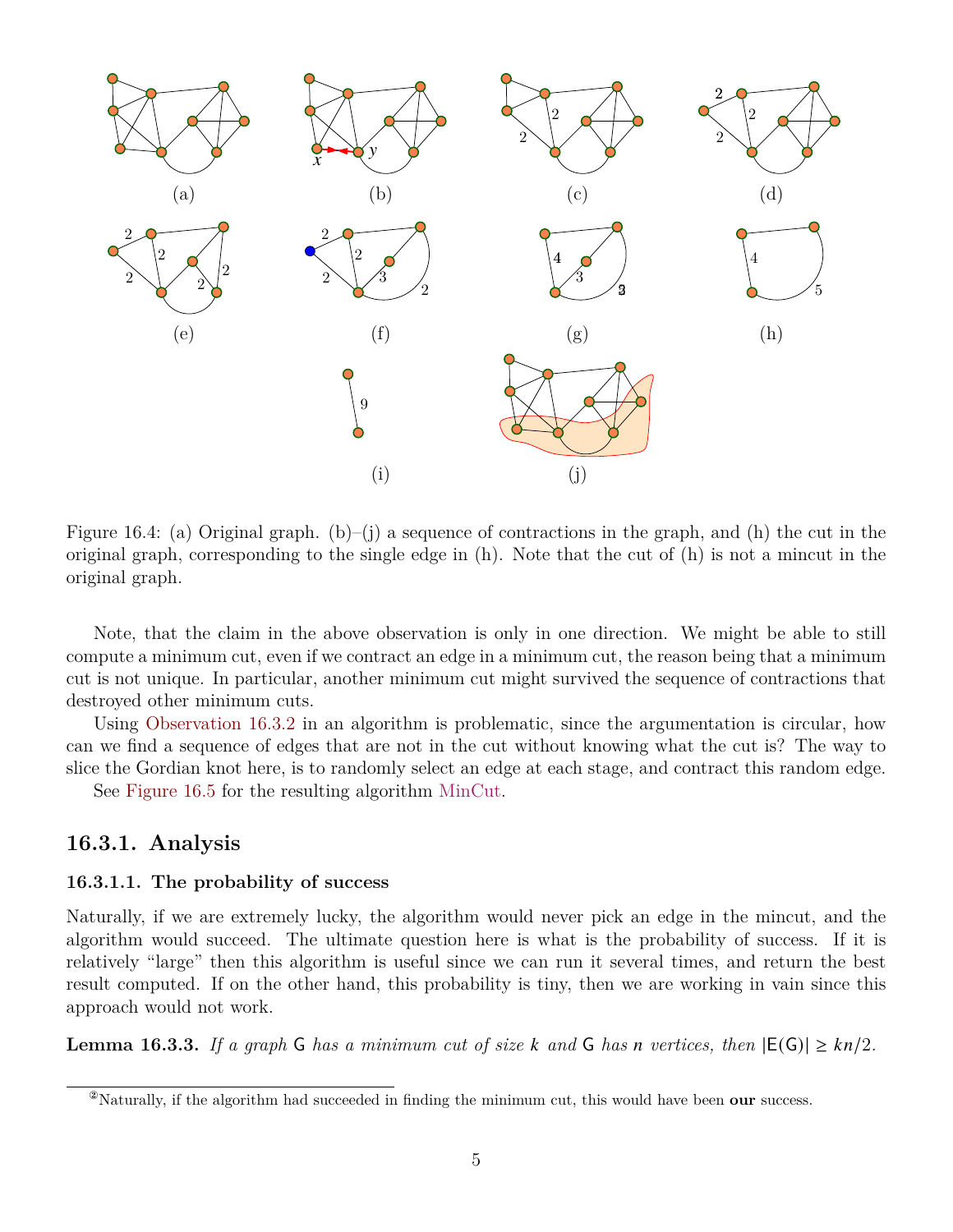<span id="page-5-0"></span>**Algorithm** MinCut(G)  $G_0 \leftarrow G$  $i = 0$ **while**  $G_i$  has more than two vertices **do** Pick randomly an edge  $e_i$  from the edges of  $G_i$  $G_{i+1} \leftarrow G_i/e_i$  $i \leftarrow i + 1$ Let  $(S, V \setminus S)$  be the cut in the original graph corresponding to the single edge in  $G_i$ **return**  $(S, V \setminus S)$ .

Figure 16.5: The minimum cut algorithm.

*Proof:* Each vertex degree is at least  $k$ , otherwise the vertex itself would form a minimum cut of size smaller than k. As such, there are at least  $\sum_{v \in V} \text{degree}(v)/2 \geq nk/2$  edges in the graph.

<span id="page-5-1"></span>**Lemma 16.3.4.** If we pick in random an edge  $e$  from a graph  $\mathsf{G}$ , then with probability at most  $2/n$  it *belong to the minimum cut.*

*Proof:* There are at least  $nk/2$  edges in the graph and exactly k edges in the minimum cut. Thus, the probability of picking an edge from the minimum cut is smaller then  $k/(nk/2) = 2/n$ .

The following lemma shows (surprisingly) that MinCut succeeds with reasonable probability.

<span id="page-5-2"></span>**Lemma 16.3.5.** *MinCut outputs the mincut with probability*  $\geq \frac{2}{\sqrt{2}}$  $\frac{2}{n(n-1)}$ 

*Proof:* Let  $\mathcal{E}_i$  be the event that  $e_i$  is not in the minimum cut of  $\mathsf{G}_i$ . By [Observation 16.3.2,](#page-3-2) MinCut outputs the minimum cut if the events  $\mathcal{E}_0, \ldots, \mathcal{E}_{n-3}$  all happen (namely, all edges picked are outside the minimum cut).

By Lemma 16.3.4, it holds 
$$
\mathbb{P}\Big[\mathcal{E}_i \Big| \mathcal{E}_0 \cap \mathcal{E}_1 \cap \ldots \cap \mathcal{E}_{i-1}\Big] \ge 1 - \frac{2}{|V(G_i)|} = 1 - \frac{2}{n-i}
$$
. Implying that  
\n
$$
\Delta = \mathbb{P}\Big[\mathcal{E}_0 \cap \ldots \cap \mathcal{E}_{n-3}\Big] = \mathbb{P}\Big[\mathcal{E}_0 \Big] \cdot \mathbb{P}\Big[\mathcal{E}_1 \Big| \mathcal{E}_0\Big] \cdot \mathbb{P}\Big[\mathcal{E}_2 \Big| \mathcal{E}_0 \cap \mathcal{E}_1\Big] \cdot \ldots \cdot \mathbb{P}\Big[\mathcal{E}_{n-3} \Big| \mathcal{E}_0 \cap \ldots \cap \mathcal{E}_{n-4}\Big].
$$

As such, we have

$$
\Delta \ge \prod_{i=0}^{n-3} \left(1 - \frac{2}{n-i}\right) = \prod_{i=0}^{n-3} \frac{n-i-2}{n-i} = \frac{n-2}{n} \cdot \frac{n-3}{n-1} \cdot \frac{n-4}{n-2} \cdot \ldots \cdot \frac{2}{4} \cdot \frac{1}{3} = \frac{2}{n(n-1)}.
$$

#### **16.3.1.2. Running time analysis.**

**Observation 16.3.6.** *MinCut runs in*  $O(n^2)$  *time.* 

**Observation 16.3.7.** *The algorithm always outputs a cut, and the cut is not smaller than the minimum cut.*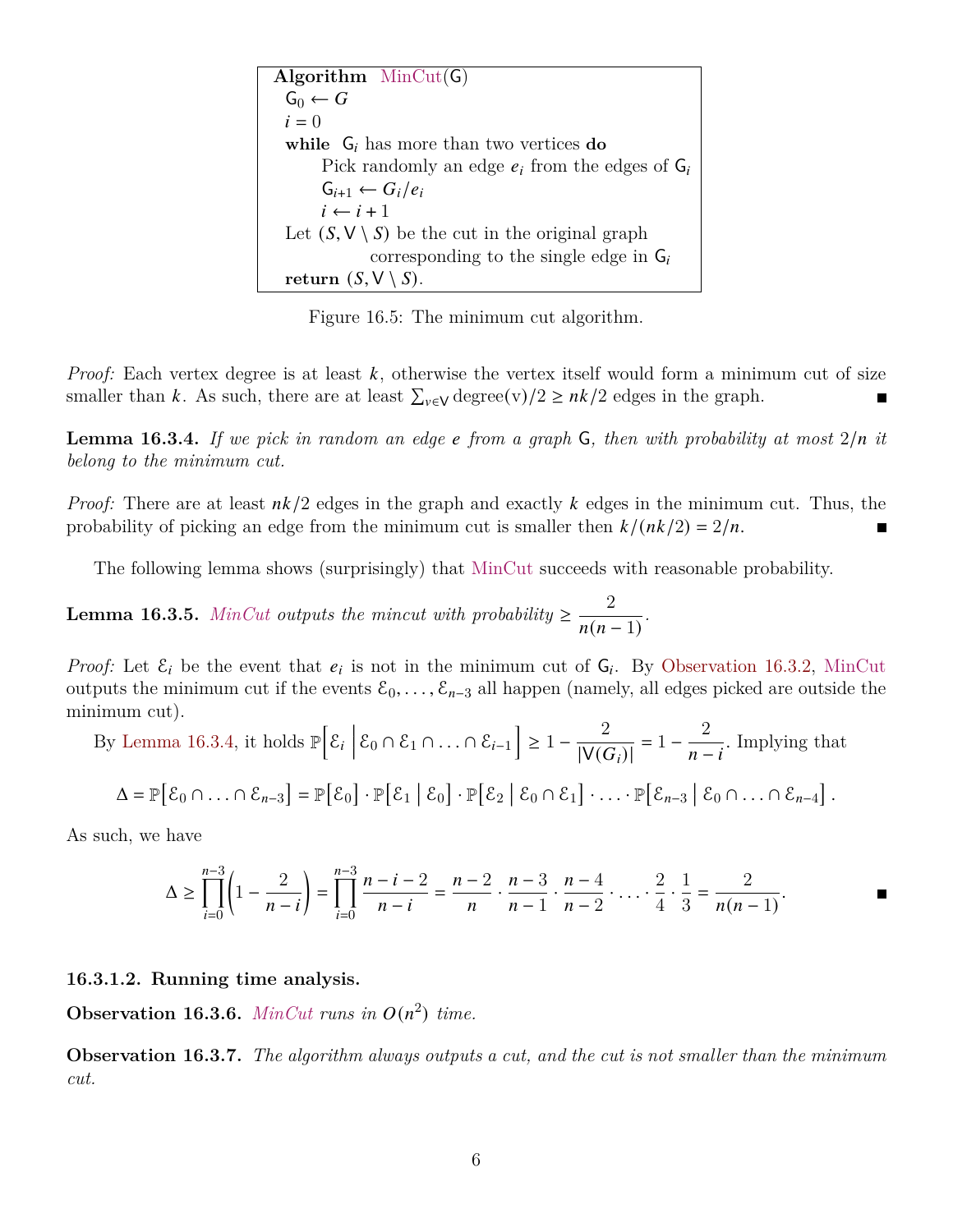Informally, *amplification* is the process of running an experiment again and again till the things we want to happen, with good probability, do happen.

Let MinCutRep be the algorithm that runs MinCut  $n(n-1)$  times and return the minimum cut computed in all those independent executions of MinCut.

<span id="page-6-3"></span>**Lemma 16.3.8.** *The probability that MinCutRep fails to return the minimum cut is* < 0.14*.*

*Proof:* The probability of failure of MinCut to output the mincut in each execution is at most  $1-\frac{2}{n(n-1)}$ , by [Lemma 16.3.5.](#page-5-2) Now, MinCutRep fails, only if all the  $n(n-1)$  executions of MinCut fail. But these executions are independent, as such, the probability to this happen is at most

$$
\left(1-\frac{2}{n(n-1)}\right)^{n(n-1)} \le \exp\left(-\frac{2}{n(n-1)}\cdot n(n-1)\right) = \exp(-2) < 0.14,
$$

П

 $\blacksquare$ 

since  $1 - x \le e^{-x}$  for  $0 \le x \le 1$ .

**Theorem 16.3.9.** One can compute the minimum cut in  $O(n^4)$  time with constant probability to get a *correct result.* In  $O(n^4 \log n)$  time the minimum cut is returned with high probability.

## **16.4. A faster algorithm**

The algorithm presented in the previous section is extremely simple. Which raises the question of whether we can get a faster algorithm<sup>39</sup>?

<span id="page-6-1"></span>So, why MinCutRep needs so many executions? Well, the probability of success in the first  $\nu$ iterations is

$$
\mathbb{P}\left[\mathcal{E}_0 \cap \ldots \cap \mathcal{E}_{\nu-1}\right] \ge \prod_{i=0}^{\nu-1} \left(1 - \frac{2}{n-i}\right) = \prod_{i=0}^{\nu-1} \frac{n-i-2}{n-i} = \frac{n-2}{n} \cdot \frac{n-3}{n-1} \cdot \frac{n-4}{n-2} \ldots = \frac{(n-\nu)(n-\nu-1)}{n \cdot (n-1)}.\tag{16.2}
$$

Namely, this probability deteriorates very quickly toward the end of the execution, when the graph becomes small enough. (To see this, observe that for  $v = n/2$ , the probability of success is roughly 1/4, but for  $v = n - \sqrt{n}$  the probability of success is roughly  $1/n$ .)

So, the key observation is that as the graph get smaller the probability to make a bad choice increases. So, instead of doing the amplification from the outside of the algorithm, we will run the new algorithm more times when the graph is smaller. Namely, we put the amplification directly into the algorithm.

The basic new operation we use is Contract, depicted in [Figure 16.6,](#page-7-0) which also depict the new algorithm FastCut.

<span id="page-6-2"></span>**Lemma 16.4.1.** The running time of  $FastCut(G)$  is  $O(n^2 \log n)$ , where  $n = |V(G)|$ .

*Proof:* Well, we perform two calls to Contract $(G, t)$  which takes  $O(n^2)$  time. And then we perform two recursive calls on the resulting graphs. We have

$$
T(n) = O(n^2) + 2T(n/\sqrt{2}).
$$

The solution to this recurrence is  $O(n^2 \log n)$  as one can easily (and should) verify.

<span id="page-6-0"></span><sup>③</sup>This would require a more involved algorithm, thats life.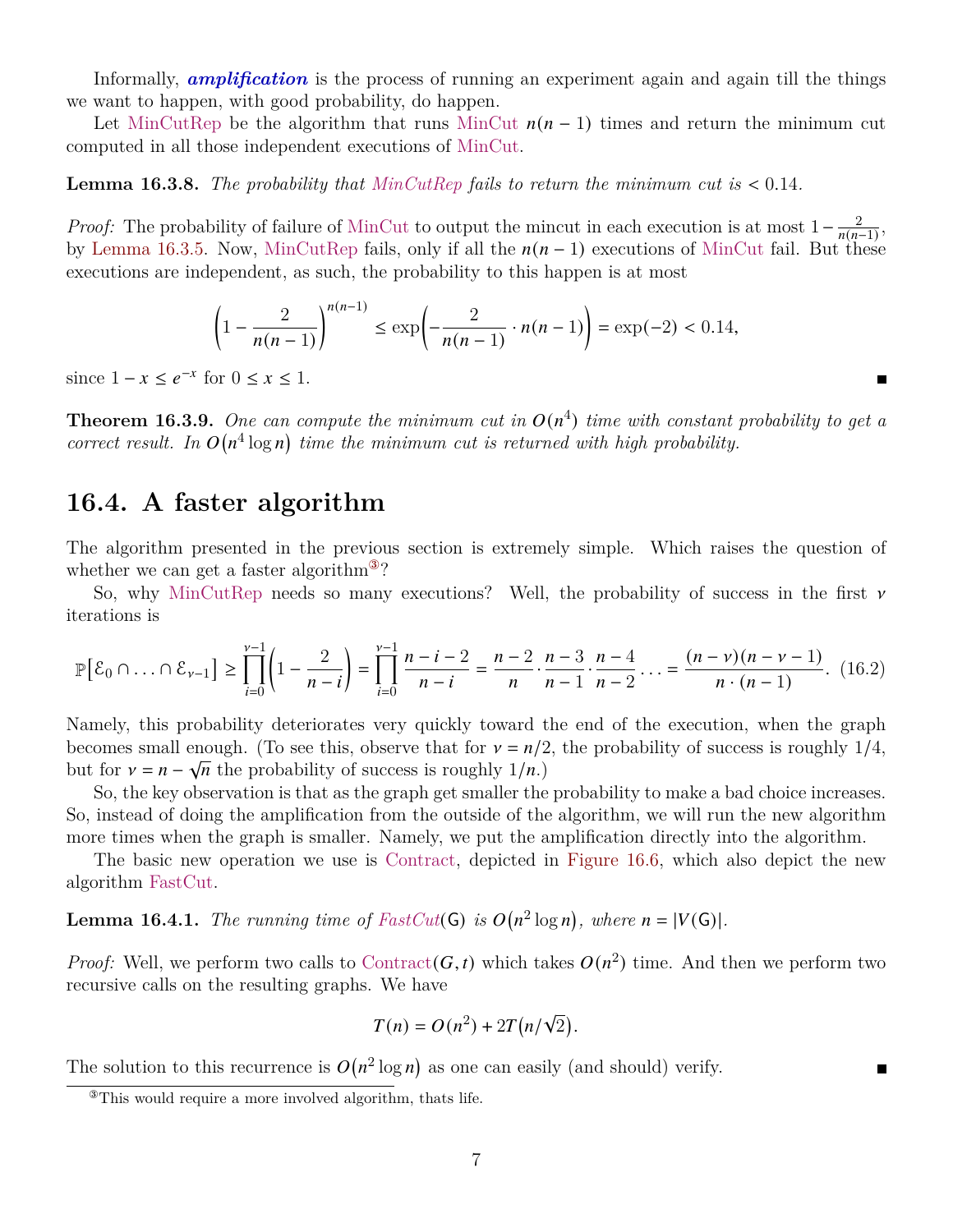<span id="page-7-0"></span>Contract  $(\mathsf{G}, t)$ **begin** while  $|V(G)| > t$  do Pick a random edge  $e$  in  $\mathsf{G}$ .  $G \leftarrow G/e$ **return** G **end**

FastCut(G = (V, E))  
\nG – multi-graph  
\nbegin  
\n
$$
n \leftarrow |V(G)|
$$
  
\nif  $n \le 6$  then  
\nCompute (via brute force) minimum cut  
\nof G and return cut.  
\n $t \leftarrow \begin{bmatrix} 1 + n/\sqrt{2} \\ H_1 \leftarrow Contract(G, t) \\ H_2 \leftarrow Contract(G, t) \\ \end{bmatrix} \\ Y^* \text{Contract is randomized} \quad \frac{M}{2} \\ X_1 \leftarrow FastCut(H_1), \\ X_2 \leftarrow FastCut(H_2) \\ \text{return minimum cut out of } X_1 \text{ and } X_2.$ 

Figure 16.6: Contract( $G, t$ ) shrinks G till it has only t vertices. FastCut computes the minimum cut using Contract.

**Exercise 16.4.2.** *Show that one can modify FastCut so that it uses only*  $O(n^2)$  *space.* 

**Lemma 16.4.3.** *The probability that*  $Contract(G, n/\sqrt{})$ 2 *had not contracted the minimum cut is at least* 1/2*.*

*Namely, the probability that the minimum cut in the contracted graph is still a minimum cut in the original graph is at least* 1/2*.*

*Proof:* Just plug in  $v = n - t = n - \left[1 + \frac{n}{\sqrt{2}}\right]$  $\overline{2}$  into [Eq. \(16.2\).](#page-6-1) We have

$$
\mathbb{P}\big[\mathcal{E}_0 \cap \ldots \cap \mathcal{E}_{n-t}\big] \ge \frac{t(t-1)}{n \cdot (n-1)} = \frac{\big[1 + n/\sqrt{2}\big]\big(\big[1 + n/\sqrt{2}\big] - 1\big)}{n(n-1)} \ge \frac{1}{2}.
$$

The following lemma bounds the probability of success.

<span id="page-7-1"></span>**Lemma 16.4.4.** *FastCut* finds the minimum cut with probability larger than  $\Omega(1/\log n)$ .

*Proof:* Let  $T_h$  be the recursion tree of the algorithm of depth  $h = \Theta(\log n)$ . Color an edge of recursion tree by black if the contraction succeeded. Clearly, the algorithm succeeds if there is a path from the root to a leaf that is all black. This is exactly the settings of [Lemma 16.1.1,](#page-1-0) and we conclude that the probability of success is at least  $1/(h+1) = \Theta(1/\log n)$ , as desired.  $\blacksquare$ 

**Exercise 16.4.5.** *Prove, that running FastCut repeatedly*  $c \cdot \log^2 n$  times, guarantee that the algorithm *outputs the minimum cut with probability*  $\geq 1 - 1/n^2$ , say, for c a constant large enough.

**Theorem 16.4.6.** One can compute the minimum cut in a graph  $\mathsf{G}$  with n vertices in  $O(n^2 \log^3 n)$  time. *The algorithm succeeds with probability*  $\geq 1 - 1/n^2$ .

*Proof:* We do amplification on FastCut by running it  $O(\log^2 n)$  times. The running time bound follows from [Lemma 16.4.1.](#page-6-2) The bound on the probability follows from [Lemma 16.4.4,](#page-7-1) and using the amplification analysis as done in [Lemma 16.3.8](#page-6-3) for MinCutRep. П